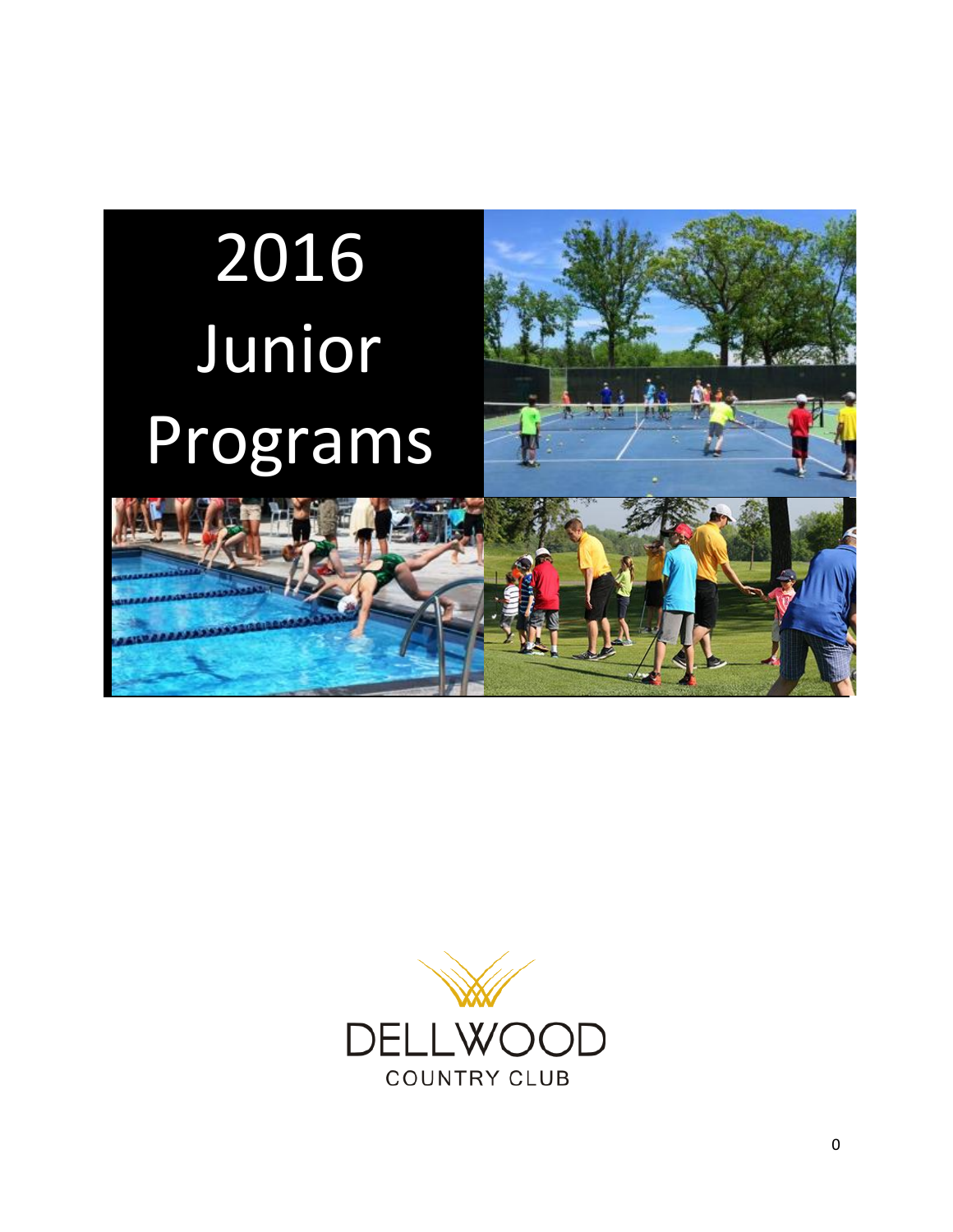## *Junior Golf Junior Golf*

### Junior Golf Programs

5 to 1 ratio of students to instructor will provide better instruction on the physical aspects of golf along with the skills that make golf an enjoyable lifetime sport. Junior Golf will have a primary focus on skills and golf fundamentals. The enjoyment from Junior Golf comes from a sense of belonging, social interaction, improving skills and competition.

#### Future Stars

**Cost:** \$50 for Golf Members/\$80 for Athletic & Dining Members

We are very excited to kick off a new program for our youngest golfers, 5 and 6 year olds. This session will be 45 minutes on Wednesdays and our focus is introduction to the game of golf. It will consist of instruction and fun games around the practice facilities and golf course.

| <b>Dates</b>                     | <b>Times</b>  |
|----------------------------------|---------------|
| Wednesday, June 15 <sup>th</sup> | 9:00am-9:45am |
| Wednesday, June 22 <sup>nd</sup> | 9:00am-9:45am |
| Wednesday, June 29 <sup>th</sup> | 9:00am-9:45am |
| Wednesday, July 13 <sup>th</sup> | 9:00am-9:45am |
| Wednesday, July 20 <sup>th</sup> | 9:00am-9:45am |

#### Junior Stars

**Cost:** \$120 for Golf Members/\$150 for Athletic & Dining Members

For 7-9 year olds. The student/Instructor ratio will be no more than 5 to 1. Students will work on different fundamentals each week and understand how that fundamental applies on the golf course. This session consists of 45 minutes instruction and 15 minutes on-course skills and competition. If a golfer is ready for our advanced class we will contact you (the parents) to discuss moving them up.

| <b>Dates</b>                   | <b>Times</b>       |
|--------------------------------|--------------------|
| Tuesday, June 14 <sup>th</sup> | 10:15am-11:15am    |
| Tuesday, June 21st             | 10:15am-11:15am    |
| Tuesday, June 28 <sup>th</sup> | $10:15$ am-11:15am |
| Tuesday, July 12 <sup>th</sup> | $10:15$ am-11:15am |
| Tuesday, July 19 <sup>th</sup> | 10:15am-11:15am    |
| Tuesday, July 26 <sup>th</sup> | 10:15am-11:15am    |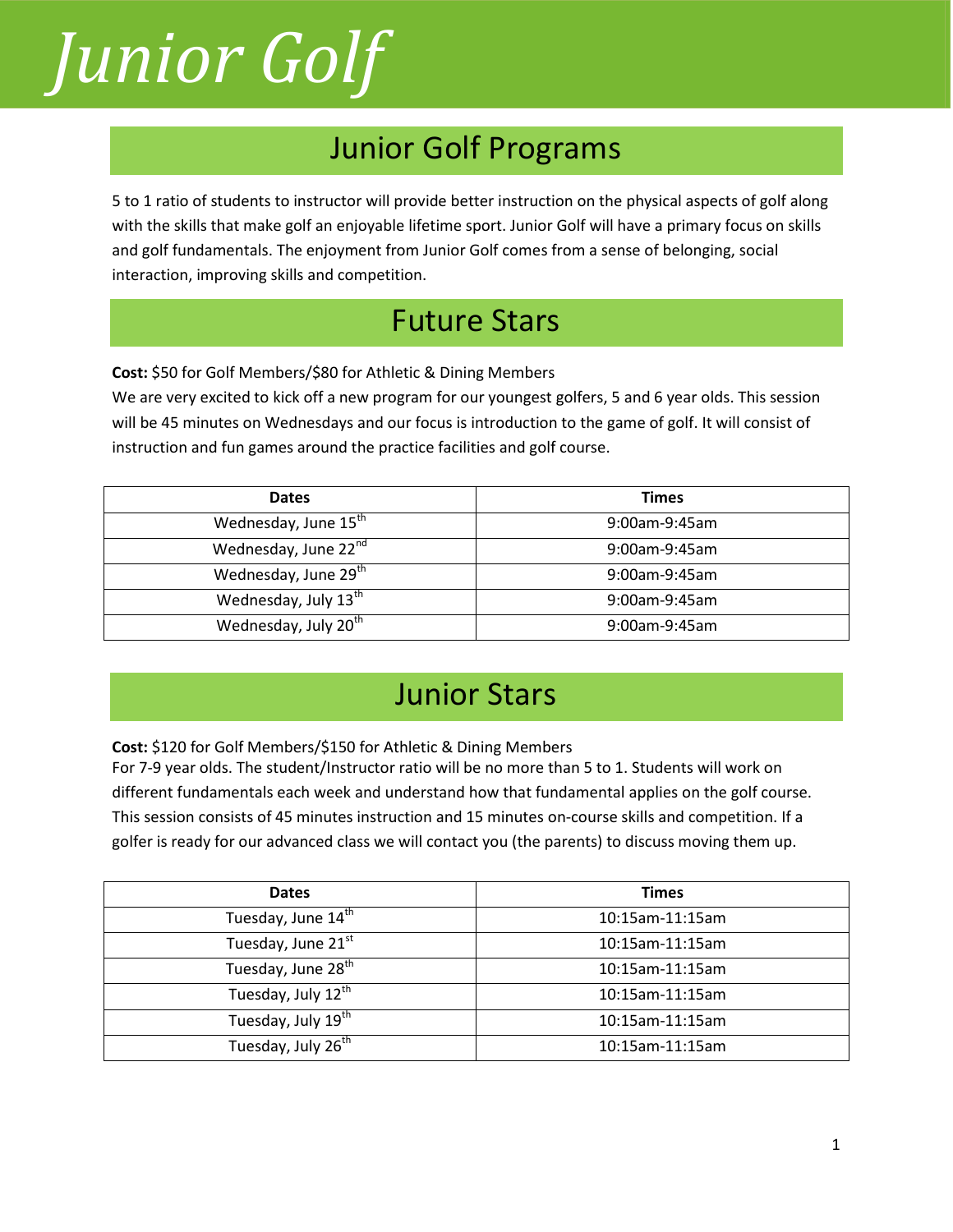#### **Stars**

**Cost:** \$190 for Golf Members/\$220 for Athletic & Dining Members

Ages 10 and up. This group will be split between 6 different Professional Instructors, with a 5 to 1 student/instructor ratio. As golf instructors we are committed to helping every junior golfer accelerate their learning. Each day students will have 45 minutes of instruction on the practice facilities and 45 minutes of on-course practice. Each student will have a chance to move into our advanced class if we feel they are ready to participate and choose to do so.

| <b>Dates</b>                   | <b>Times</b>   |
|--------------------------------|----------------|
| Tuesday, June 14 <sup>th</sup> | 8:15am-10:00am |
| Tuesday, June 21st             | 8:15am-10:00am |
| Tuesday, June 28 <sup>th</sup> | 8:15am-10:00am |
| Tuesday, July 12 <sup>th</sup> | 8:15am-10:00am |
| Tuesday, July 19 <sup>th</sup> | 8:15am-10:00am |
| Tuesday, July 26 <sup>th</sup> | 8:15am-10:00am |

#### Elite Stars

**Cost:** \$360 for Golf Members/\$390 for Athletic & Dining Members

Our advanced group will consist of Jr golfers of all ages that have shown ability and understanding of the fundamentals and are looking to constantly improve their game. There will be a competitive aspect that will help drive each Jr golfer to the next level of their game. Every Tuesday they will have 45 min. of PGA instruction and continue their day on the golf course for 9 or 18 holes. This group will have a 2 hour session of on-course PGA instruction and golf competition on Thursdays.

| <b>Dates</b>                    | <b>Times</b>   |
|---------------------------------|----------------|
| Tuesday, June 14 <sup>th</sup>  | 7:00am-10:00am |
| Thursday, June 16 <sup>th</sup> | 8:00am-10:00am |
| Tuesday, June 21st              | 7:00am-10:00am |
| Thursday, June 23rd             | 8:00am-10:00am |
| Tuesday, June 28 <sup>th</sup>  | 7:00am-10:00am |
| Thursday, June 30rd             | 8:00am-10:00am |
| Tuesday, July 12th              | 7:00am-10:00am |
| Thursday, July 14 <sup>th</sup> | 8:00am-10:00am |
| Tuesday, July 19 <sup>th</sup>  | 7:00am-10:00am |
| Thursday, July 21st             | 8:00am-10:00am |
| Tuesday, July 26 <sup>th</sup>  | 7:00am-10:00am |
| Thursday, July 28 <sup>th</sup> | 8:00am-10:00am |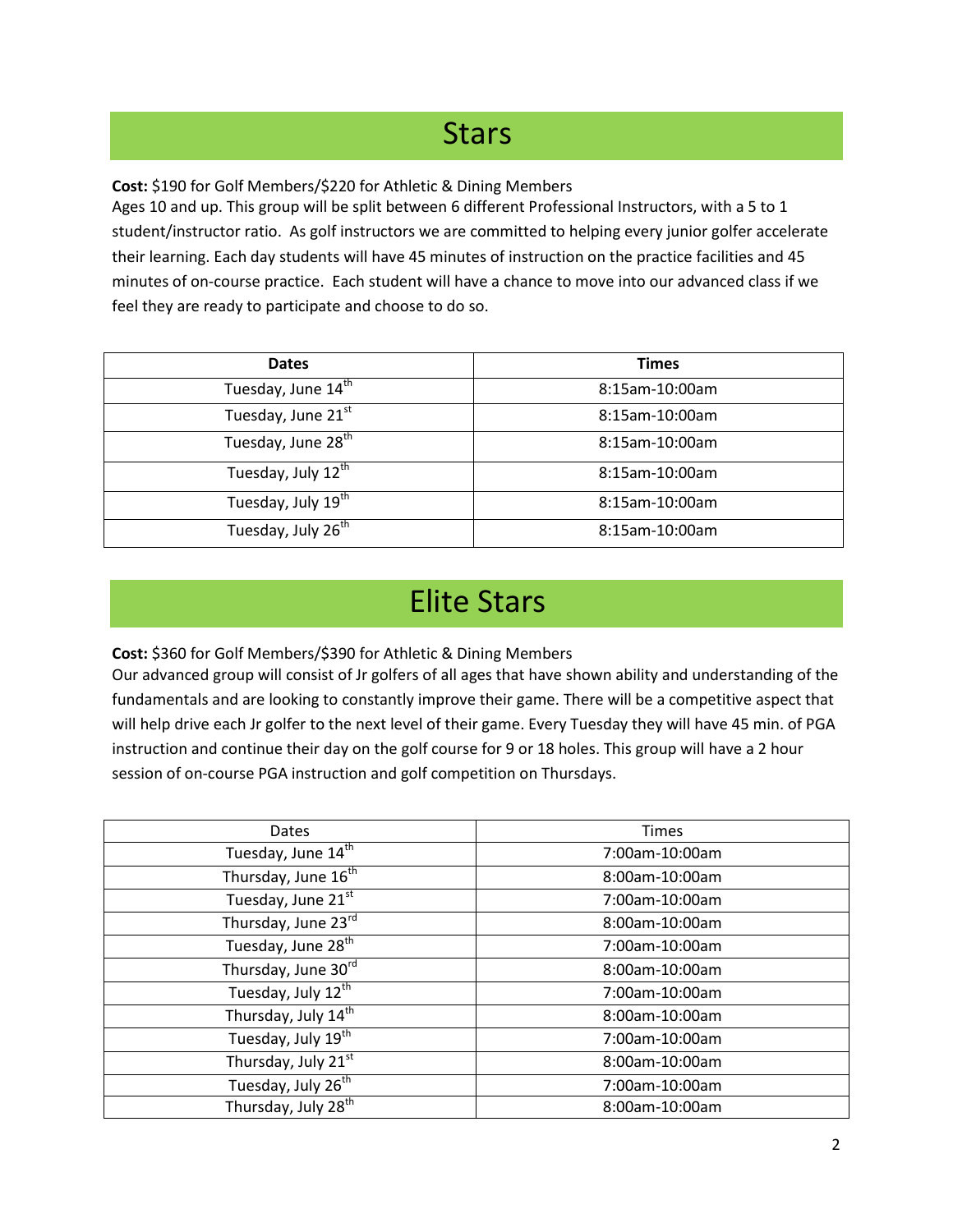#### Junior PGA League

#### **Cost:** \$225 for Golf Members/\$225 for Athletic & Dining Members

New for 2016 is the Dellwood Junior Golf Team. The team will be competing against other courses in the area. The PGA Junior Golf League is an innovative and proven way to provide more competitive junior golf rounds. Boys and girls ages 13 & under compete in a two-person scramble format which will reinforce the team concept and create an environment for learning the game.

This League will be separate from our "in-house" program. We encourage Jr. league golfers to participate in both. Our Dellwood team will be comprised of 10-14 players with at least five matches against other local facilities (Stillwater CC, Indian Hills CC, WBYC, possibly two others). Along with three home matches & three away, there will be four practice sessions here at Dellwood CC. Matches with other clubs have typically been scheduled on late Sunday afternoons & Evenings but won't be determined until late April.

Registration for the PGA Jr. League will also be separate from our "in-house" program and can be done online at[: www.pgajlg.com/register](http://www.pgajlg.com/register) after March 1st. To register, your participant must be a child/grandchild of a member of Dellwood CC (golf, athletic, or dining) and will need a password "dellwoodcc". You can also use this website for more information on the league and what to expect from us.

#### Jr. Club Championship

#### **Cost:** \$20

The Junior Club Championship will feature 4-hole, 9-hole & 18-hole divisions. The 18-holers will tee off first, followed by the 9-hole players, then the 4-holers. Lunch an awards ceremony will follow play where trophies will be presented to the top finishers (lowest gross score) in each division.

| Date                         | $- \cdot$<br>「ime<br>$\sim$ |
|------------------------------|-----------------------------|
| $\lnot$ nd<br>uesday.<br>. . | ~ ~<br>"UUan.               |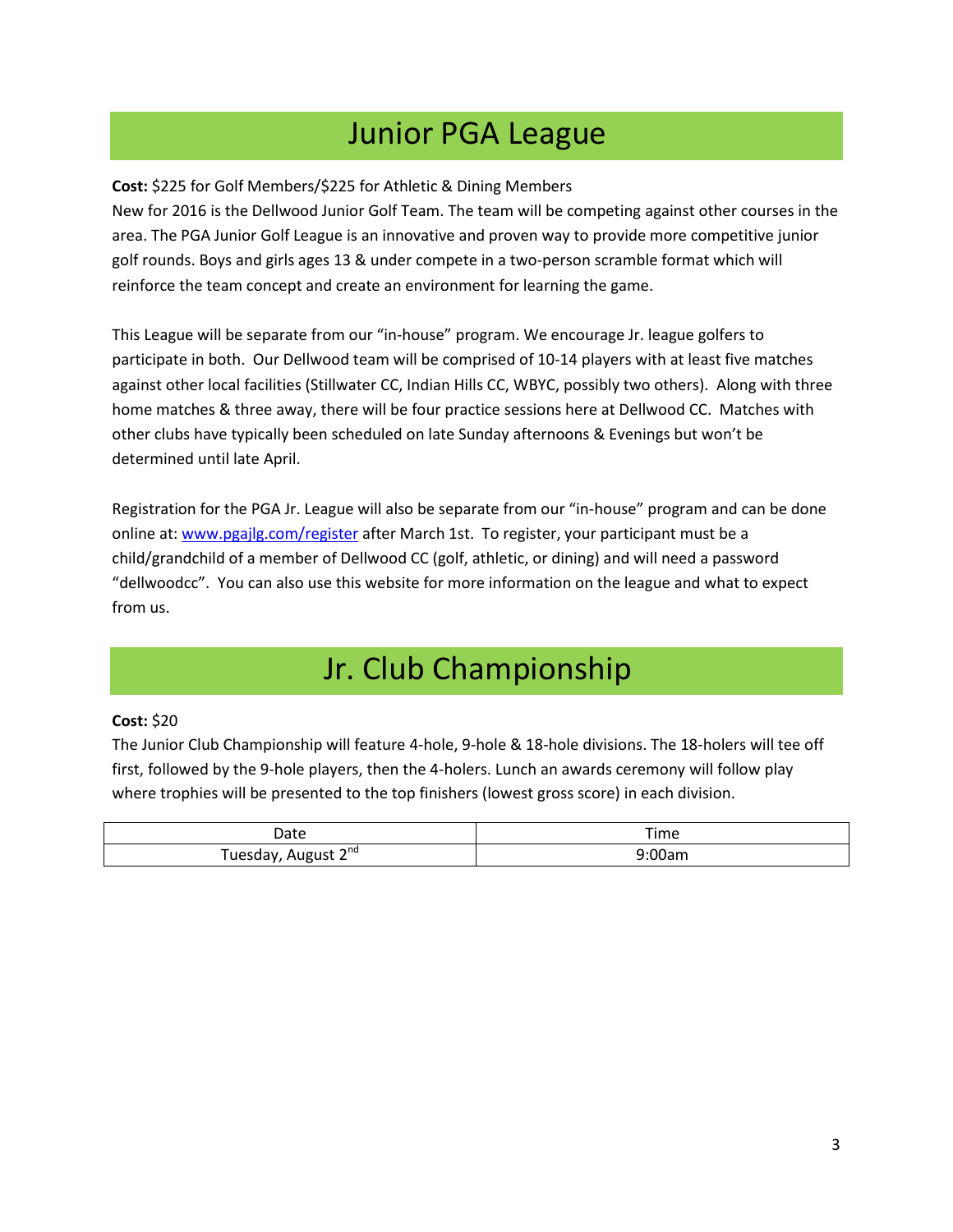## *2016 Junior Golf Sign-Up*

|                                                                                                                   | _Age:___________                                                 |  |
|-------------------------------------------------------------------------------------------------------------------|------------------------------------------------------------------|--|
|                                                                                                                   | _Age:__________                                                  |  |
|                                                                                                                   | Age:                                                             |  |
|                                                                                                                   |                                                                  |  |
|                                                                                                                   |                                                                  |  |
|                                                                                                                   | Grandparent(s) Name (if participating under their Membership):   |  |
|                                                                                                                   |                                                                  |  |
|                                                                                                                   |                                                                  |  |
| Email Address: <u>_______________</u>                                                                             |                                                                  |  |
| 6 Week Session June 14 <sup>th</sup> -July 29 <sup>th</sup><br>No classes the week of the 4 <sup>th</sup> of July |                                                                  |  |
|                                                                                                                   |                                                                  |  |
|                                                                                                                   | Future Stars (Wednesdays 9:00am-9:45am) *5 week session          |  |
| 5-6 Year Olds                                                                                                     | Cost: \$50 for Golf members/\$80 for Athletic & Dining Members   |  |
| Participant(s) Name:                                                                                              |                                                                  |  |
|                                                                                                                   |                                                                  |  |
| Junior Stars (Tuesdays 10:15am-11:15am)                                                                           |                                                                  |  |
| 7-9 Year Olds                                                                                                     | Cost: \$120 for Golf members/\$150 for Athletic & Dining Members |  |
| Participant(s) Name:                                                                                              |                                                                  |  |
|                                                                                                                   |                                                                  |  |
|                                                                                                                   |                                                                  |  |

10 and Up Cost: \$190 for Golf Members/\$220 for Athletic & Dining Members

\_\_\_\_\_\_\_\_\_\_\_\_\_\_\_\_\_\_\_\_\_\_\_\_\_\_\_\_\_\_\_\_\_\_\_\_\_ \_\_\_\_\_\_\_\_\_\_\_\_\_\_\_\_\_\_\_\_\_\_\_\_\_\_\_\_\_\_\_\_\_\_\_\_\_ \_\_\_\_\_\_\_\_\_\_\_\_\_\_\_\_\_\_\_\_\_\_\_\_\_\_\_\_\_\_\_\_\_\_\_\_\_\_

Participant(s) Name: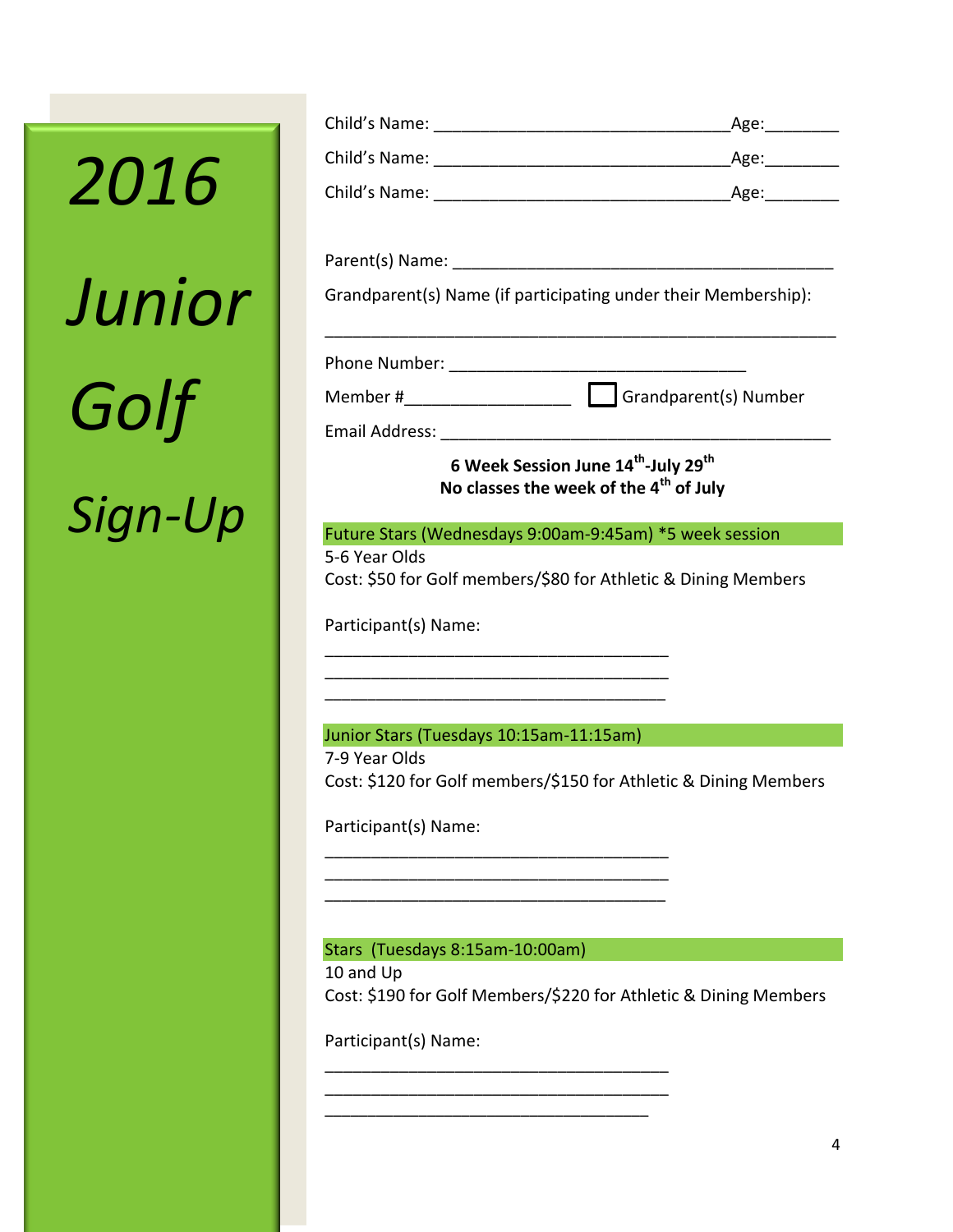# *2016 Junior Golf Sign-Up*

Elite Stars (Tuesdays 7:00am-10:00am & Thursdays 8:00am 10:00am) Cost: \$360 for Golf Members/\$390 for Athletic & Dining Members

\_\_\_\_\_\_\_\_\_\_\_\_\_\_\_\_\_\_\_\_\_\_\_\_\_\_\_\_\_\_\_\_\_\_\_\_\_ \_\_\_\_\_\_\_\_\_\_\_\_\_\_\_\_\_\_\_\_\_\_\_\_\_\_\_\_\_\_\_\_\_\_\_\_\_ \_\_\_\_\_\_\_\_\_\_\_\_\_\_\_\_\_\_\_\_\_\_\_\_\_\_\_\_\_\_\_\_\_\_\_\_\_\_\_\_

\_\_\_\_\_\_\_\_\_\_\_\_\_\_\_\_\_\_\_\_\_\_\_\_\_\_\_\_\_\_\_\_\_\_\_\_\_ \_\_\_\_\_\_\_\_\_\_\_\_\_\_\_\_\_\_\_\_\_\_\_\_\_\_\_\_\_\_\_\_\_\_\_\_\_ \_\_\_\_\_\_\_\_\_\_\_\_\_\_\_\_\_\_\_\_\_\_\_\_\_\_\_\_\_\_\_\_\_\_\_\_\_\_\_\_

\_\_\_\_\_\_\_\_\_\_\_\_\_\_\_\_\_\_\_\_\_\_\_\_\_\_\_\_\_\_\_\_\_\_\_\_\_ \_\_\_\_\_\_\_\_\_\_\_\_\_\_\_\_\_\_\_\_\_\_\_\_\_\_\_\_\_\_\_\_\_\_\_\_\_ \_\_\_\_\_\_\_\_\_\_\_\_\_\_\_\_\_\_\_\_\_\_\_\_\_\_\_\_\_\_\_\_\_\_\_\_\_\_\_\_

\_\_\_\_\_\_\_\_\_\_\_\_\_\_\_\_\_\_\_\_\_\_\_\_\_\_\_\_\_\_\_\_\_\_\_\_\_ \_\_\_\_\_\_\_\_\_\_\_\_\_\_\_\_\_\_\_\_\_\_\_\_\_\_\_\_\_\_\_\_\_\_\_\_\_ \_\_\_\_\_\_\_\_\_\_\_\_\_\_\_\_\_\_\_\_\_\_\_\_\_\_\_\_\_\_\_\_\_\_\_\_\_\_\_\_

Participant (s) Name:

PGA Junior Golf League Cost: \$225 for All Members

Participant (s) Name:

Junior Club Championship (Tuesday, August 2<sup>nd</sup> at 9:00am) Cost: \$20

Participant (s) Name:

Junior Fun Day! (Tuesday, August 23rd) Cost: \$TBD

Participant (s) Name: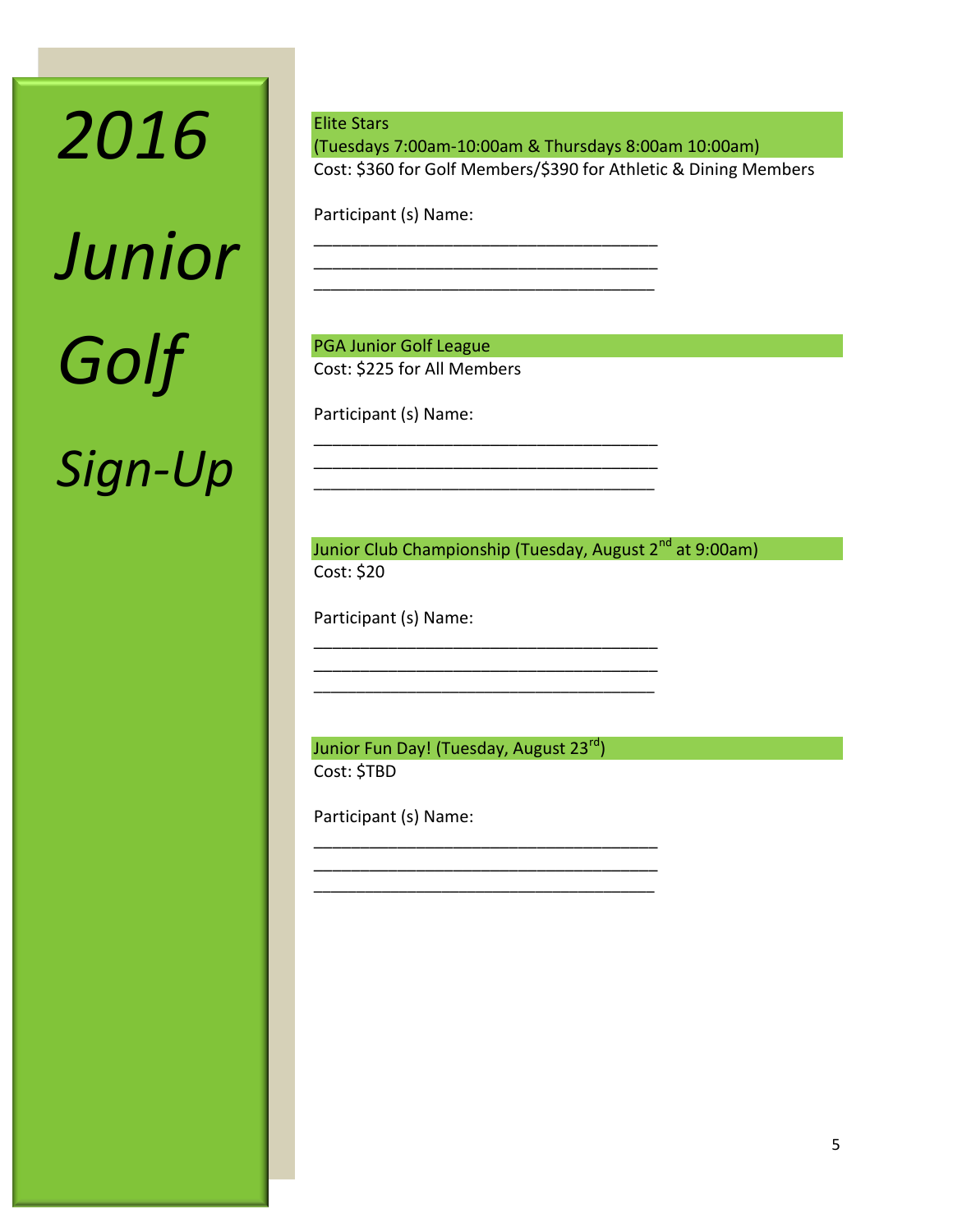### *Junior Tennis*

Please contact Peg Kelly with any questions or comments on the Tennis Program. Direct Line: (651) 246-1662 or by email: pkelly4@comcast.net

#### **Swingers**

Juniors ages 2-3. Kids will work on movement, balance and agility while playing fun games and activities. **Cost:** \$60 for a 3 week session / \$80 for a 4 week session

#### **Hitters**

Juniors ages 4-6. The emphasis is on having fun while learning to play the game. Players will be introduced to the basic strokes, practice hand-eye coordination and court movement while learning to enjoy tennis. **Cost:** \$90 for a 3 week session / \$120 for a 4 week session

### Players

Kids ages 7-9. Introduction of basic tactics and match play will be emphasized. Players will work on stroke production, court movement, tennis terminology, scoring and basic rally skills through ball feed drills and games. **Cost:** \$105 for a 3 week session / \$140 for a 4 week session

#### **Tournament**

Kids ages 10-13. These players will work on advanced stroke and movement patterns along with more advanced spins and point strategies. This class stresses stroke production, singles and doubles court positioning and movement. Kids will be encourages to play weekly matches against other clubs to provide competitive experience. **Cost:** \$135 for a 3 week session / \$180 for a 4 week session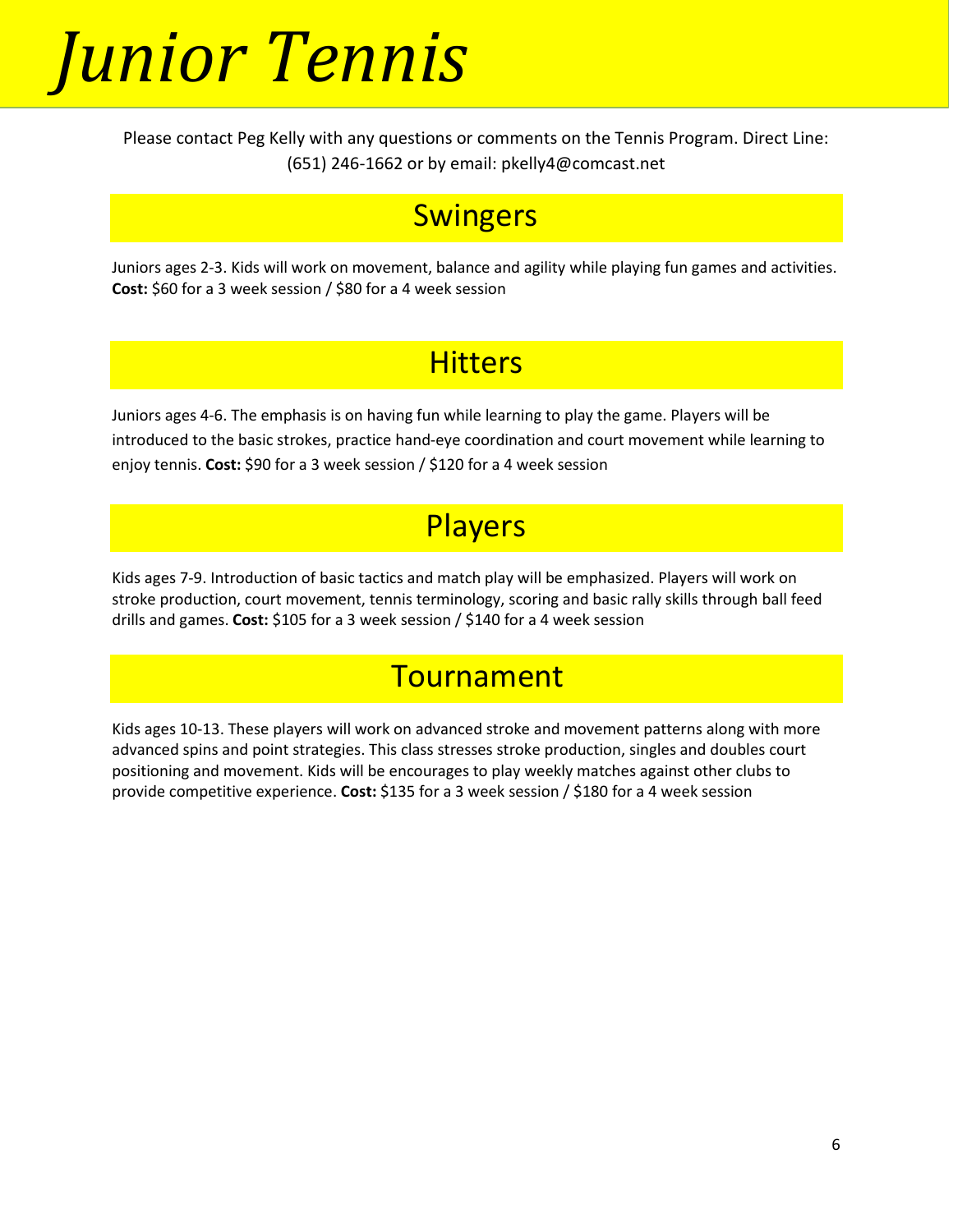# *2016 Junior Tennis Sign-Up*

|                                                                | Age: ______________   |
|----------------------------------------------------------------|-----------------------|
|                                                                |                       |
| Grandparent(s) Name (if participating under their membership): |                       |
|                                                                |                       |
|                                                                |                       |
|                                                                | Grandparent(s) Number |
| Select Session(s):                                             |                       |
| Session   June 13-June 30 (3 week)                             |                       |

\_\_\_\_ Session II **July 11-August 4 (4 week)**

\_\_\_\_ Session III **August 8-September 1 (4 week)**

| <b>Class</b>                          | <b>Day</b> | <b>Time</b>     |
|---------------------------------------|------------|-----------------|
|                                       |            |                 |
| Swingers (2-3yr)                      | T&TH       | 9:50am-10:10am  |
| Hitters (4-6yr)                       | M&W        | 10:15am-11:00am |
| Hitters (4-6yr)                       | T&TH       | 10:15am-11:00am |
| Players (7-9yr)                       | M&W        | 11:00am-12:00pm |
| Players (7-9yr)                       | T&TH       | 8:45am-9:45am   |
| <b>Tournament</b><br><u>(10-13yr)</u> | M&W        | 8:30am-10:00am  |
| Tournament<br>(10-13yr)               | T&TH       | 11:30am-1:00pm  |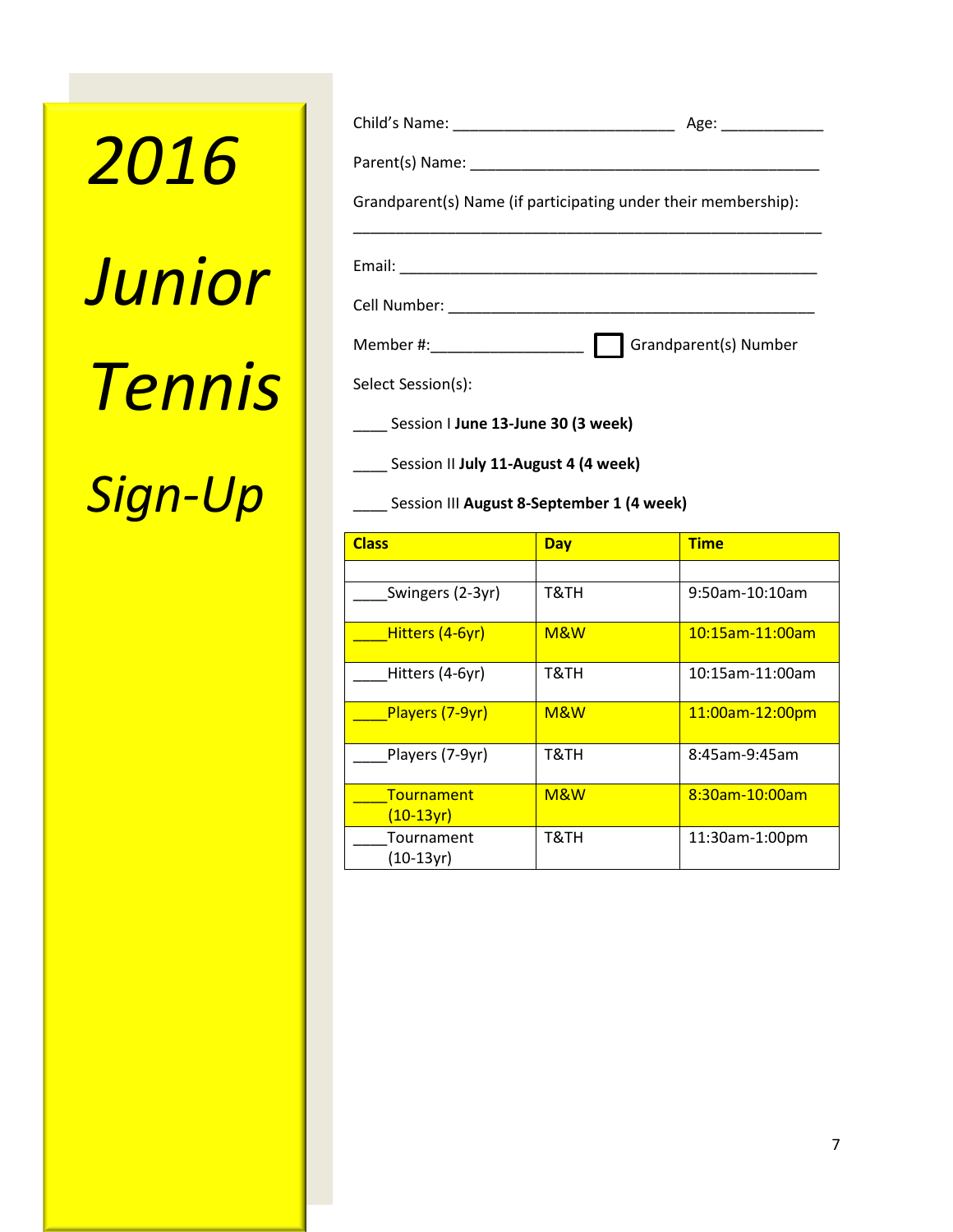### *Swim Club*

The Dellwood Swim Club is a summer sports program for kids up to the age of 16. Our goal is to provide a supportive environment and a true team experience for all those involved. Joining the Swim Club is a great way to make new friends, learn about the sport and have an exciting and productive summer. Our season runs from June 13th – end of July.

We hold practice every weekday and kids can choose to compete in 8 dual meets with other teams around the metro area. Meets are held on various Tuesdays and Thursdays. On days of swim meets, there are no morning practices.

### Swim Club Practice Times

| Monday-Friday, Except Meet Days | 10:00am-11:00am |
|---------------------------------|-----------------|
| Begins week of June 13          |                 |

### Interclub Swim Club 2016 Schedule

| Date              | Location                    | <b>Time</b>                   |
|-------------------|-----------------------------|-------------------------------|
| Tuesday, June 21  | Brackets @ Dellwood         | 10:00am Warm Up/10:30am Start |
| Thursday, June 23 | Dellwood @ University Club  | 11:00am Warm Up/11:30 Start   |
| Thursday, June 30 | Dellwood @ Tennis Club      | 12:30pm Warm Up/1:00pm Start  |
| Thursday, July 7  | Pool Club @ Dellwood        | 10:00am Warm Up/10:30am Start |
| Thursday, July 12 | Dellwood @ Town and Country | 8:30am Warm Up/9:00am Start   |
| Tuesday, July 19  | WBYC @ Dellwood             | 9:00am Warm Up/9:30am Start   |
| Thursday, July 21 | JCC @ Dellwood              | 10:00am Warm Up/10:30am Start |
| Thursday, July 28 | All Clubs @ Bluewater       | 8:00am Warm Up/9:00am Start   |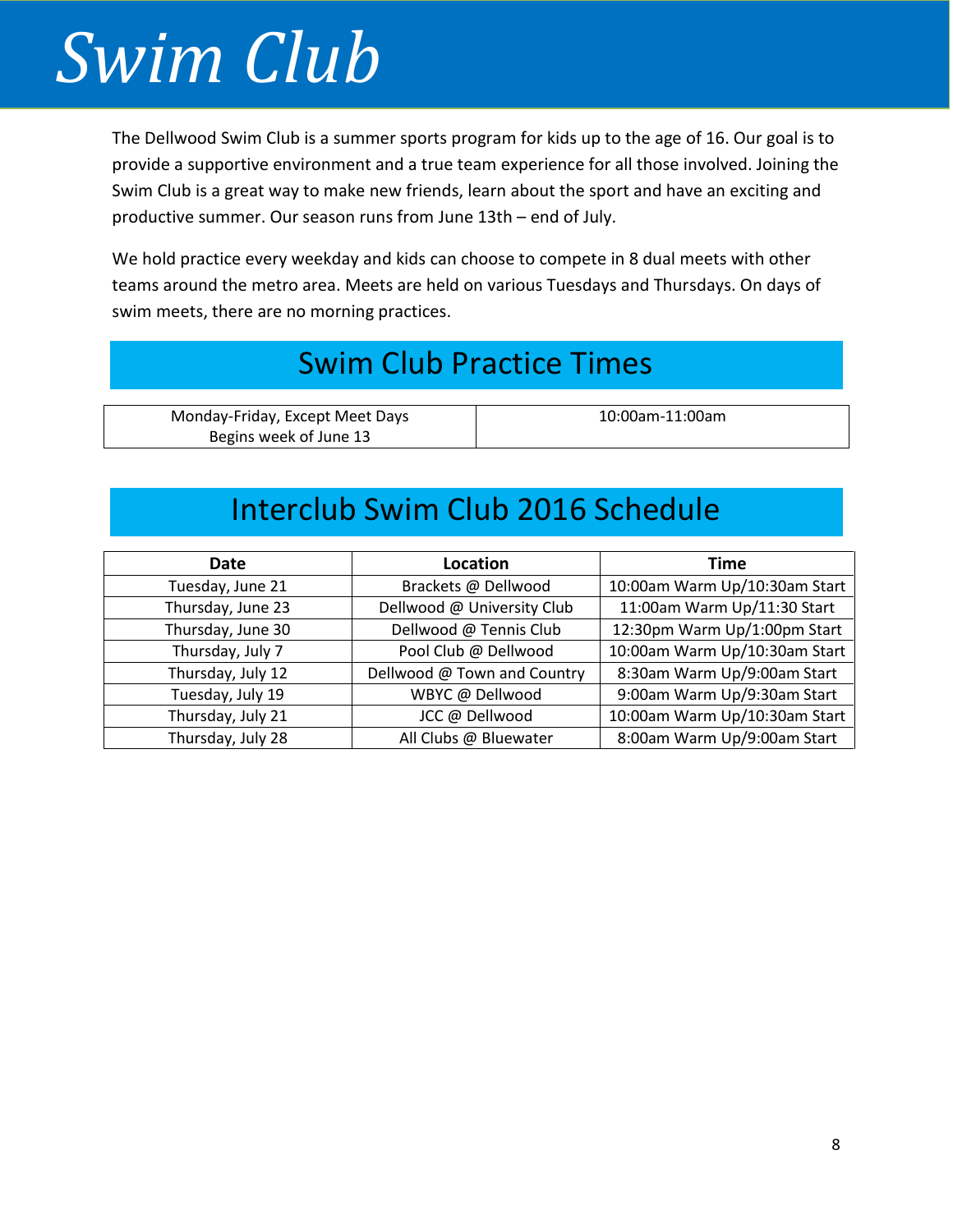# *2016 Swim Club Sign-Up*

| Grandparent(s) Name (if participating under their membership: |  |
|---------------------------------------------------------------|--|
|                                                               |  |
| Email:                                                        |  |
|                                                               |  |
| Grandparent(s) number<br>Member #:                            |  |

| Child's Name: | Age: |
|---------------|------|
| Child's Name: | Age: |
| Child's Name: | Age: |
| Child's Name: | Age: |

Tuition

\$125 x (# of swimmers) =  $\frac{6}{5}$